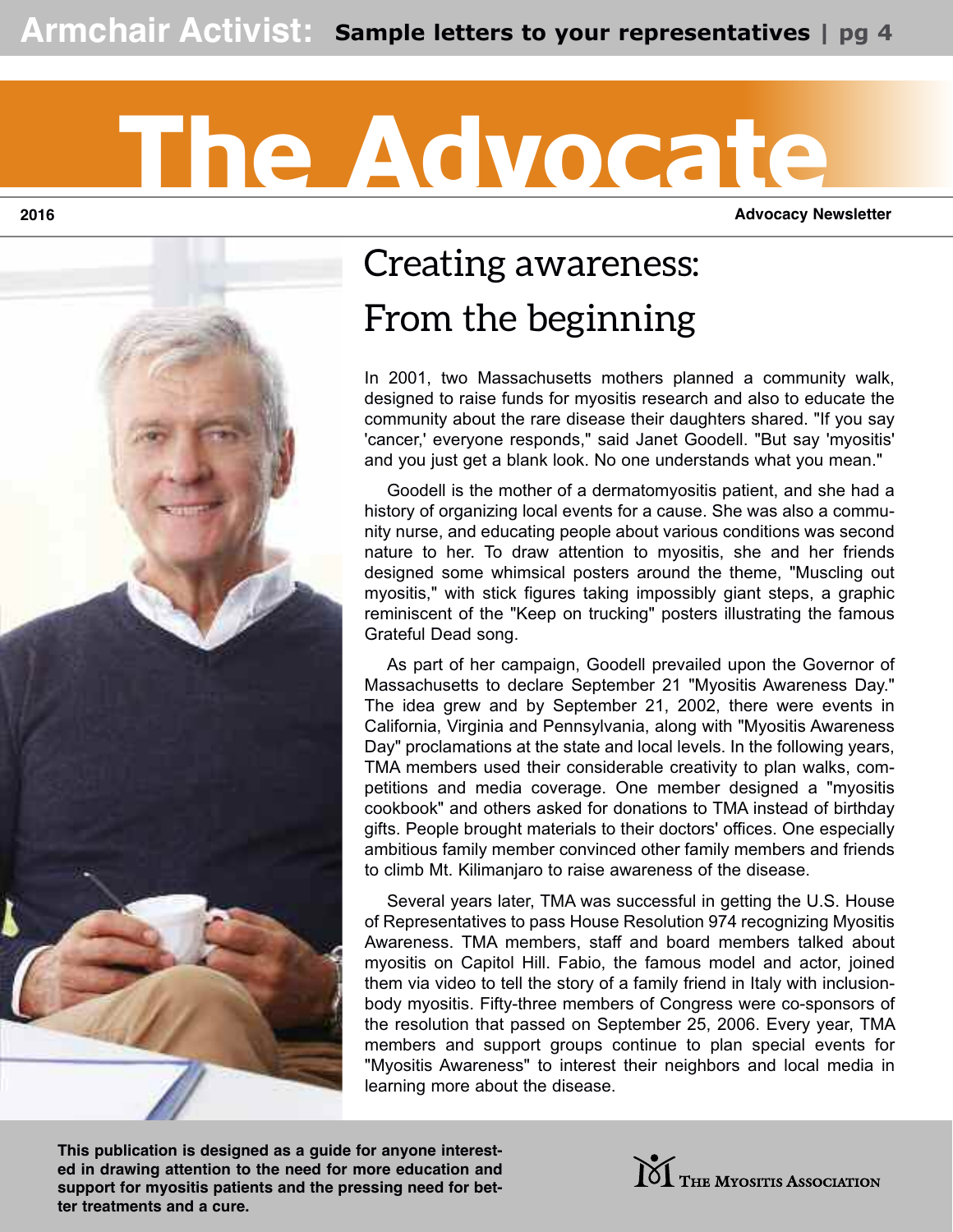#### Published by: TMA, Inc. **The MyoSiTiS ASSociATion**

1737 King Street, Suite 600 Alexandria, VA 22314 P: 800-821-7356 E: tma@myositis.org

F: 703-535-6752 W: www.myositis.org

Executive Director: Bob Goldberg Editor: Theresa Reynolds Curry

#### **BoArd of direcTorS**

Terry D. Anderson, Chair Dana P. Ascherman, M.D., Vice-Chair Doreen Cahoon Augie DeAugustinis Christopher Dotur Carol Hatfield Renee Lantner, Secretary Marvin Lauwasser John McClun Theresa Morris William Prall Carla Stevenson John C. Suttle, Treasurer Pat Zenner

#### **MedicAl AdviSory BoArd**

Dana P. Ascherman, M.D., Chair Rohit Aggarwal, M.D., M.S. Helene Alexanderson, Ph.D. Christina Charles-Schoeman, M.D., Nominating Chair Marianne de Visser, M.D. Mazen Dimachkie, M.D., FAAN Namita A. Goyal, M.D. Steven Greenberg, M.D. Wael Najib Jarjour, M.D. Thomas E. Lloyd, M.D., Ph.D. Susan Maillard, MSC, MCSP, SRP Andrew Mammen, M.D., Ph.D., Vice-Chair Neil McHugh, M.D. Margherita Milone, M.D., Ph.D. Kanneboyina Nagaraju, D.V.M., Ph.D. Chester V. Oddis, M.D. Ann Reed, M.D. Ruth Ann Vleugels, MPH, M.D. Conrad C. Weihl, M.D., Ph.D. Steven Ytterberg, M.D., Research Chair

### **STAff**

Theresa Curry, *Communications Manager* Bob Goldberg, *Executive Director* Aisha Morrow, *Operations Manager* Charlia Sanchez, *Member Services Manager*

### **Why the need for awareness?**

In 1996, the American Autoimmune Related Diseases Association (AARDA) began to track the number of years it takes and the number of doctors a patient sees from the onset of symptoms to proper diagnosis. According to the most recent analysis, patients report it takes more than three-and-a-half years and nearly five doctors to receive a correct autoimmune disease diagnosis. Myositis patients are part of this larger group and many -- including frantic parents of drastically weakened children -- find that a great deal of damage is done during this wait. For example, members of a TMA support group in Virginia rallied to help a family whose mother had finally received a myositis diagnosis after several years of serious symptoms. By email and phone, TMA's mid-Atlantic support group recommended specialists in the Richmond area, and the grateful family transferred the hospitalized woman to an appropriate teaching hospital. Sadly, the relatively young woman died soon after the transfer. In an email to TMA, the daughter said, "If only we had known about The Myositis Association, its support groups and its medical advisory board, I believe the outcome would have been very different." Any effort that increases awareness among family doctors, allied health professionals and the general public increases the chances of positive patient outcomes.

 As alarming as the thought of the three-and-a-half-year wait for a correct diagnosis may be, it's actually better than the results of the first AARDA survey that found it took five years and six doctors to get a diagnosis. "This results in patients suffering needlessly and often sustaining more severe, irreversible organ damage," said AARDA board member Dr. Stanley Finger.

 Many factors figure into this gap between symptoms and treatment. In a survey of family physicians, AARDA found:

- 64 percent of family physicians stated they are "uncomfortable" or "stressed" when diagnosing autoimmune disease in patients.
- $\Box$  73 percent do not believe they received adequate training in diagnosing and treating autoimmune diseases.
- 57 percent reported they had only one or two lectures on autoimmune disease in medical school.

The Institute of Medicine reports that the U.S. is behind other countries in research into the process involved in autoimmune disease.

 With 50 million Americans suffering from autoimmune disease, and its position among the top ten causes of death for women and female children, this situation is a sad one for patients with complicated symptoms that do not fit with diseases that are better recognized and understood.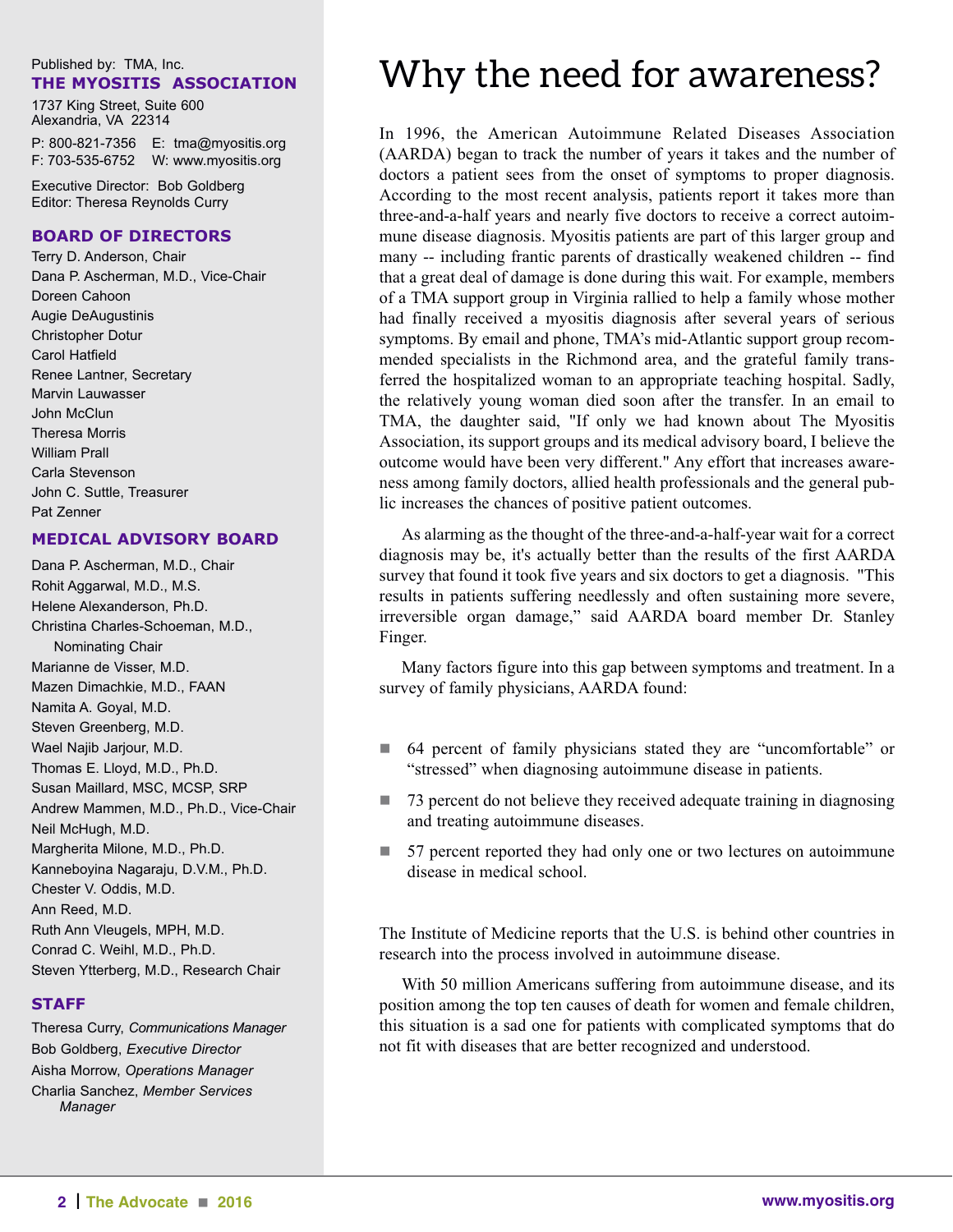### **Advocacy changes lives**

**Advocacy is one of those words that can mean many things to different people. But, in terms of advocacy for patients suffering from a rare disease, it means having your voice heard through an association representing the patients' interests or by individuals advocating for their own interests and those others who find themselves in a similar predicament.**

#### **individual advocacy**

TMA Board of Directors member and active duty U.S. Air Force pilot Chris Dotur has been working for appropriate government recognition of inclusion-body myositis. Major Dotur, who has a hereditary form of IBM, was facing the end of both his flying and military careers. Dotur was in a "Medical Evaluation Board" for two years, a process where the military determines a person's disability and discharge conditions.

 Knowing that other military veterans with myositis would benefit from his experience, Major Dotur challenged the bureaucratic classification of his disease, which did not adequately acknowledge the disease severity and its impact on his life. Dotur and his legal team used an argument to compel Veteran's Affairs to compare his disease to ALS (Lou Gehrig's disease) and increase the rating. Veterans Affairs finally agreed with the legal argument and awarded him 100% disability, with extra compensation and benefits.

 Dotur, who is also active in TMA's outreach to veterans with myositis, passed on his story to help other myositis patients who are veterans, and to inform patients and doctors interacting with the U.S. government. His success establishes a modicum of precedence for myositis diseases in the context of Veterans Administration ratings.

#### **collaborative advocacy**

It would be difficult to overestimate the influence of well-organized patient advocacy groups. Collaborations

between rare disease organizations have effectively impacted the government bodies that have oversight for medical research and regulatory processes. These collaborations have played a significant role in the adoption of public policies affecting patients, available research funding, and other factors affecting medical research and drug development.

 Some of the significant results of these collaborative efforts were the adoption of the Orphan Drug Act; subsequent legislation providing for the designation of "breakthrough therapy" to ensure patients have accelerated access to treatments; and the establishment, in 2002, of the Office of Rare Diseases at the National Institutes of Health.

#### **educate your community**

Taking part in a civic meeting or event is a great way to build a relationship with businessmen and local politicians and and to raise the profile of your myositis group. Groups like the Rotary, Kiwanis, Ruritans, Elks and Lions generally meet regularly in your community or district throughout the year and provide an opportunity at every meeting for speakers of interest.

#### **Tips for preparing to speak**

**n** Determine the purpose and tone of the event. Find out what the overall agenda of the meeting will focus on, who else is

expected to participate or make a presentation, and the anticipated "tone" of the meeting. This will help you to prepare your remarks and delivery style.

- Use your network. Bring some other myositis patients, if appropriate, and let your associates within the group know that you will be presenting, so everyone will show up.
- Be prepared with accurate, timely, and relevant information, and leave some time for questions.
- $\blacksquare$  If the group awards scholarships or yearly grants, apply for a scholarship for a student with myositis or a grant that will help with your community education efforts. Once a group invests money in an organization, they are likely to become more interested and involved.

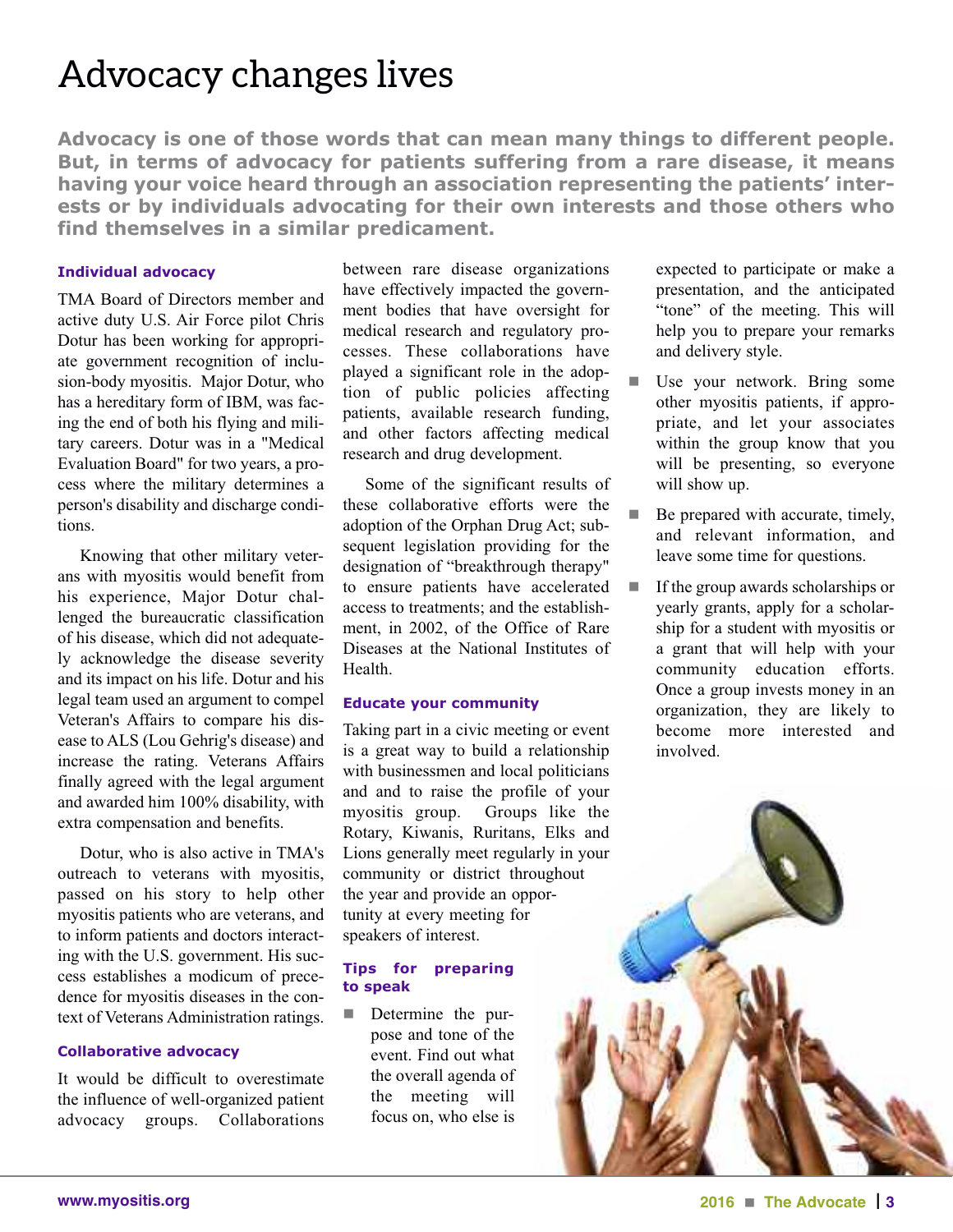### **TMA advocates for you**

#### **lobbying**

To effectively advocate for the interests of those with myositis, TMA works with Congress and federal agencies to make sure the voices of myositis patients are heard. The results of these efforts have been that TMA succeeded in getting Congress to provide funding for a myositis patient registry which was completed in 2013 and now serves as a resource for researchers looking for candidates for clinical trials. TMA also persuaded Congress to provide funds for a study to identify potential environmental triggers of myositis. These successful efforts in lobbying Congress are examples of just one form of advocacy.

**State Capitol – Room 1116 P.O. Box 94604 Lincoln, NE 68509**

**RE: LB 322 – STRONGLY SUPPORT**

#### **Dear Senator,**

**The Myositis Association, representing patients who suffer from the crippling, incurable neuromuscular disease myositis, thank you for introducing LB 322, which ensures that Nebraskans have access to reasonable prescription drug benefits without having to pay outrageous amounts of money for these life-saving treatments. The efforts of health plans to create specialty tiers that require payment by patients of a sizable percentage of prescription drug costs can bankrupt patients of even moderate income. They are being asked to pay thousands of dollars monthly for these treatments.**

**Because specialty drugs are generally classified in Tier 4, the highest and most expensive tier, insurers are abandoning the traditional arrangement that had patients paying a fixed amount of \$10, \$20 or \$30 as a co-pay for a prescription, and instead are charging patients so much that patients essentially are being denied access to vital, life-saving medications.**

**Insurance is a means by which health risk is spread across a pool of payers. Yet to single out those needing expensive medications and charging them an exorbitant amount for the drug, negates the very reason they have been paying for insurance in the first place — to be protected from severe financial hardship should they become ill.**

**Senator, we need your leadership to see that this practice is restricted or eliminated in Nebraska so that patients are not left with the choice of either forgoing desperately needed medications or becoming bankrupt without any further means to afford the treatment keeping them alive.**

**Please do what you can to help!**

**Appreciatively,**

**Your signature**

#### **regulatory advocacy**

Federal and state agencies, or regulatory bodies, can greatly influence the care received by patients and reimbursement for medical services. As an advocate for the myositis community of patients and physicians, TMA has established relationships with federal agencies such as the Centers for Medicare and Medicaid Services, National Institutes of Health, Food and Drug Administration, and Department of Health and Human Services. TMA's advocacy with these agencies has been to encourage more federal research dollars going toward myositis research, appropriate reimbursement of treatments for myositis such as intravenous immunoglobulin (IVIG), Medicare coverage of devices

needed by myositis patients such as elevating seats on power wheelchairs, etc. Additionally, TMA has hosted events on Capitol Hill in Washington, DC to educate Congress about myositis and how legislators need to serve their consitituents who have myositis.

#### **Grassroots lobbying**

Members of Congress want to hear from constituents in their congressional district or their state. State insurance commissioners need to know from myositis patients how state programs and insurers in the state are serving the myositis community. And, nothing has more impact with these policymakers than hearing directly from their constituents, the "grassroots." That is where individuals with myositis can help TMA better advocate and better serve the entire myositis community.

In a representative democracy, your legislators are elected to represent all of their constituents, including those with diseases few people have ever heard of. Your voice needs to be heard, not just for you, but for all those now and in the future who have myositis. Grassroots lobbying by myositis patients has so far resulted in nearly 50 states, counties and cities passing proclamations recognizing myositis awareness day. These proclamations have been accompanied by public ceremonies where news media were notified and provided coverage of the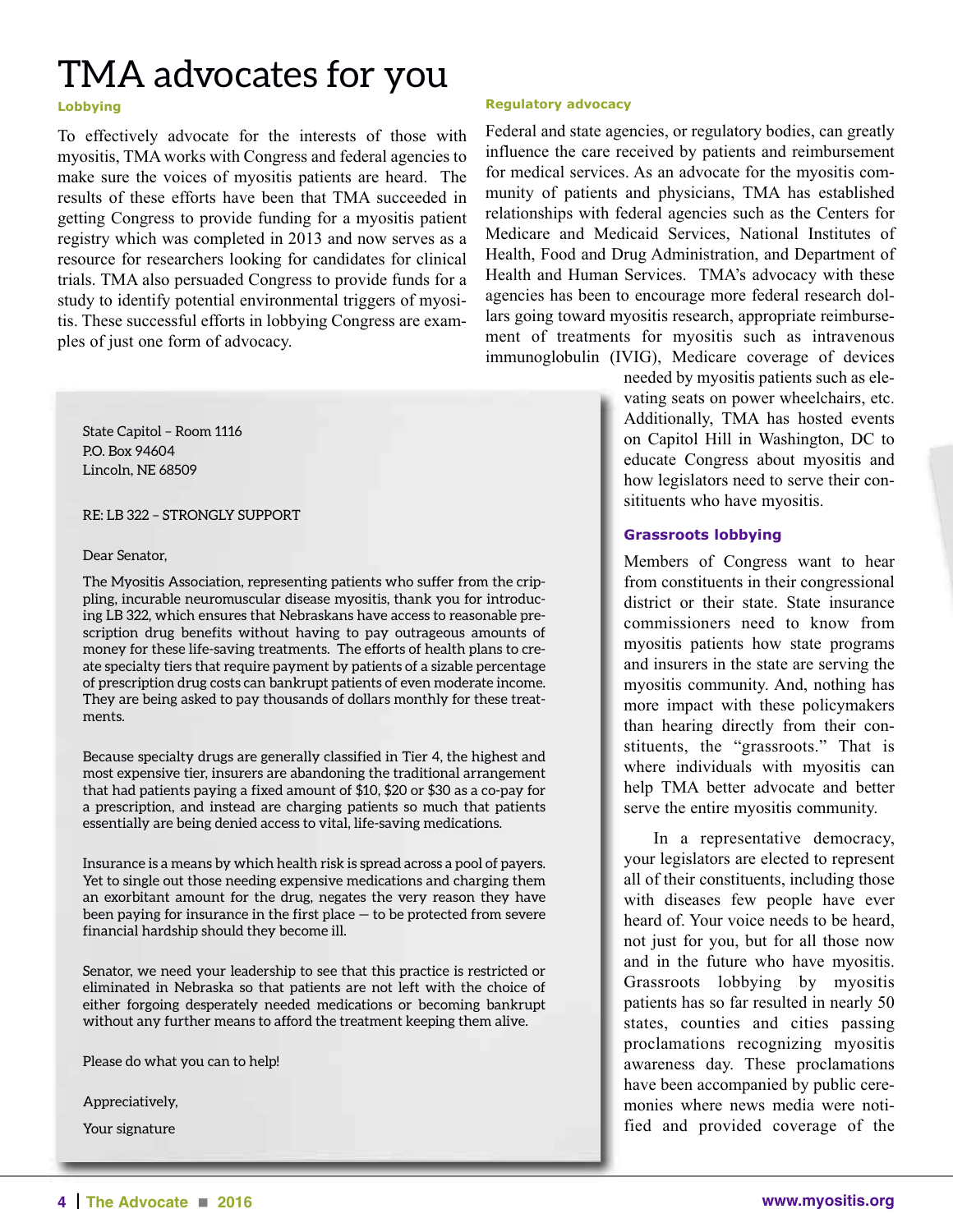### "Nothing has more impact with these policymakers than hearing directly from their constituents, the grassroots."

issuance of the proclamation. While there was not a specific, tangible benefit other than a piece of paper recognizing myositis, these activities and events raised awareness of the disease and drew attention to the fact that those suffering from a rare disease are as important as those living with common diseases, such as cancer and diabetes, which everyone has heard of.

**United States House of Representatives Rayburn House Office Building Washington, DC <sup>20515</sup>**

**Dear Congressman: I live on (insert street) in the town of (insert town) in your congressional district. <sup>I</sup> am writing to ask for your support for XXX. Myositis is an autoimmune disease that causes inflammation of the muscles. <sup>I</sup> have been diagnosed with myositis since (insert year) and have been affected by it in numerous ways on <sup>a</sup> daily basis.**

**(Paragraph by Individual) By funding XXX, you will enable there to be <sup>a</sup> better understanding** of the disease and facilitate research advancements into all into the disease and facilitate research advancements into  $\frac{1}{2}$ **forms of myositis. This is critical to improve diagnosing and treating myositis. Because my disease is so rare, few people are aware of it or care example 14 UP and to help** support  $\frac{1}{2}$  **c h**  $\frac{1}{2}$  **c c c disease**. As a constituent, enough to help support research into this disease. As a constituent, **I EXECUTE: I As a conserved is so that i** and **p i a i a i c i i i i i c i i c i c i c i c i c i c i c i c i c i c i c i c i c i c others with this disease can remain productive members of society. With your help, we can discover better treatments and ultimately a cure for** this devastating neuromuscular disease.

**Sincerely,**

**Your signature**

### **Dear Members of Congress,**

**U nless you have <sup>a</sup> family member or <sup>a</sup> friend with myositis, <sup>a</sup> rare autoimmune disease, most likely you've never heard of it. Myositis** is a neuromuscular disease that weakens and destroys tive devices. Its onset can be subtle or sudden or other assisting that we have misdiagnosed or overlooked, it is not even known **muscle, often resulting in the need for <sup>a</sup> wheelchair or other assistive devices. Its onset can be subtle or sudden. Because it's con**stantly being misdiagnosed or subtle or subelchair or other assis<br>for sure how many people have myositis.<br>The M<sub>1</sub>, it is not even known

**T he Myositis Association is <sup>a</sup> small organization, filling <sup>a</sup> critical need for myositis patients who look to it for information and sup-<br>port. With the financial support of our members, TMA has fund-<br>research grants and fellowships in the past two vears. port. With the financial support of our members, TMA has fund**ed its own research program and awarded myositis-specific<br>research grants and fellowships in the past two years.<br>The cost to social contract the past two years.

**The cost to society of autoimmune disease is becoming clearer. <sup>A</sup> recent** study revealed that autoimmune disease is becoming clearer. A<br>cause of death. Among adult women, autoimmune diseases are a leading<br>seventh leading cause of death - evaluationmune diseases are a leading **cause of death. Among adult women, autoimmune disease is the excluding accidents and homicides.**

**Although The Myositis Association doesn't have celebrity spokespersons among its members, TMA has many heroes. They** are everyday people who suffer terribly but ranny heroes. They<br>a cure and the cause of myositis will soon be discovered.<br>Finclosed vour with the same will soon be discovered.

**Enclosed you will find information about The Myositis** Association and autoimmune disease. Please take the Myositis<br>
review this information and consider how you can be time<br>
dight against myositis. For additional theory you can be time to **review this information and consider about The Myositian's information and consider how you can the time to average any questions, please call 1-formation and <b>consider** how you can help in the Fight against myositic and consider how you can help in the impactually provided in the same take the time to that the same data any questions, please call 1-800-821-7356. **h**

Sincerely,

**Your signature**

On these pages are sample letters that can be used to communicate with those who can impact the services provided to myositis patients. These letters can be modified to your particular cause and are only examples of some of the types of letters that can be used to communicate with legislators, regulators and policymakers.

#### **find Your Representative**

Not sure of your congressional district or who your member is? Find your district and representatives, with links to your member's website and contact page using only your zip code at:

www.house.gov/representatives/find/assist

### Call, write, email, visit: let your voice be heard!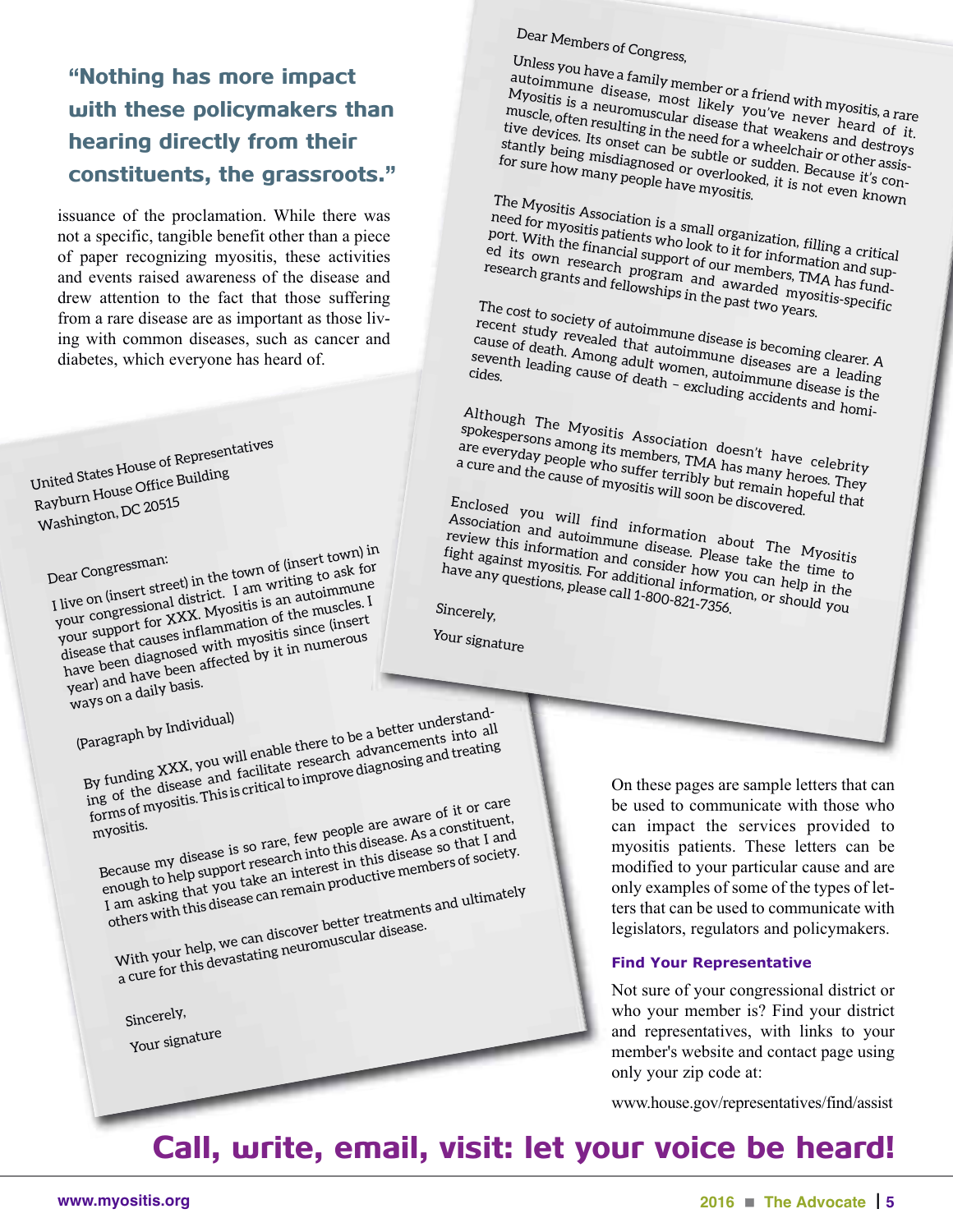### **Fundraising informs the public**

Although fundraising is not ordinarily thought of as advocacy, the process of fundraising sensitizes and informs the public about rare diseases such as myositis in addition to raising much needed funds for patient and physician education, support groups and research.

#### **Team Tommy foundation starts a movement in florida**

Founders of the Team Tommy Foundation, Dana Worthington and Laurie Boyer, are the wife and sister of the late Tommy Worthington, a deputy and detective with the St. Lucie County Sheriff's Department (Florida) who lost his battle with dermatomyositis and interstitial lung disease in 2012. After being diagnosed, Tommy was transferred to the University of Miami Hospital for specialized care. Unfortunately, Tommy died five weeks after being hospitalized. Dana and Laurie were determined to honor his wishes and co-founded Team Tommy Foundation. The money raised by the Foundation has assisted families with medical expenses, eased financial burdens, and enabled others to attend TMA's Annual Patient Conference.

#### **Tread for Sully sheds light on myositis in Boston area**

In April 2012, Matthew G. Sullivan IV died from dermatomyositis. His sister, Beth Trout, organized an event in his memory with a unique twist: the Raynham Athletic Club sponsored a 24-hour treadmill run on the front lawn of their building, lovingly entitled Tread for Sully. The event raised funds to help bring awareness to the devastation caused by myositis and to aid in research for a cure.

#### **houston TMA member organizes community fundraiser through Kroger**

Rose Mary Istre, leader of the Houston, Texas support group, was diagnosed with dermatomyositis more than 25 years ago. Since she became a TMA member, she has supported efforts to spread awareness about the disease. "We empowered ourselves with a fundraising project that most everyone could join in," said Istre. Patients, family, friends and caregivers all go grocery shopping and Kroger offers a community service program for organizations to receive a portion of the proceeds from all purchases made throughout the year at Kroger. Istre said she always has myositis information with her when she shops and chooses a long line at the grocery store to engage waiting customers in conversation about myositis and to ask if they would help our cause. "Everyone I spoke to was happy to help," she said.

#### **franklin family**

Every year for the past 11 years, members of the Franklin family have hosted fundraising events to benefit The Myositis Association. A family tradition, nearly all 8 children and many grandchildren take part in events to honor Madge Franklin and her battle against inclusion-body myositis. Their events range from sports contests, to the annual Miles for Myositis run, to milestone anniversary dinners, to special birthday dinners. It is a family effort that involves nearly 30 members of the family. The Franklin family focuses on spreading the word about myositis and having fun as a family as they raise money and get together with friends, business acquaintances and others wanting to help.

#### **dagmar Slaven's walk in the park**

Each year, in Braintree, Massachusetts, members of Dagmar Slaven's family gather to walk a trail through the quiet wooded Pond Meadow Park. It is a small family gathering that includes extended family and friends wanting to join together and show their support for Dagmar who has been battling inclusion-body myositis since 1989. Though confined to a wheelchair, Dagmar makes the trek each year to the park and proudly greets family and friends. Her daughter records the event and afterward produces a beautiful video keepsake capturing memorable moments from the Walk set to music.

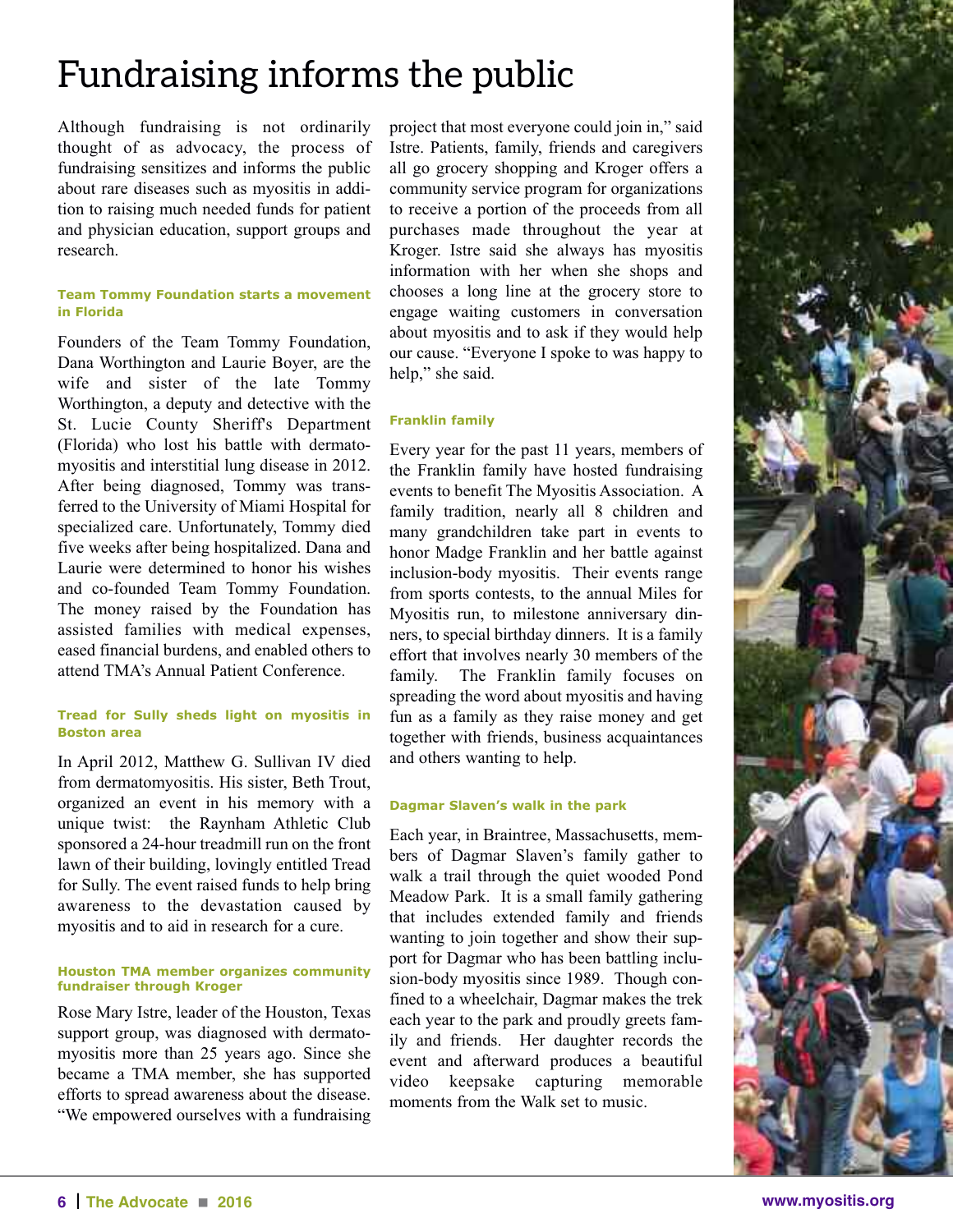

### **Raising awareness**

**creating public awareness of rare diseases is critical to bringing attention to these diseases. Public events are particularly helpful in drawing attention to your cause.**

#### **Baseball announcer informs the public he has inclusion-body myositis**

When San Francisco Giants baseball announcer Mike Krukow revealed in a newspaper article in 2014 that he had inclusion-body myositis, TMA was swamped with calls and emails of concern. The impact of a public icon announcing that he had a rare disease was evident and is another example of how one event can increase awareness of a disease dramatically. The next baseball season the Giants had a special day at the stadium to honor Krukow and increase public awareness of the disease. As Krukow stood at home plate with his family before the game sharing his experience over the ballpark's public address system, tens of thousands of Bay area fans learned for the first time what myositis is.

#### **iBM patient inspired by TMA conference spreads awareness in long island**

Salvador Negron, IV, an IBM patient hailing from Long Island, NY, attended TMA's Annual Patient Conference in 2013. After meeting many other patients, doctors and myositis experts, Sal decided he would take this experience and make a difference back home. With his inspiration and energy -- and with his coleader, Melissa Marconi -- the Long Island Support Group hosted a very successful First Annual Valentine's Day Dinner Dance fundraiser at Bella Verde Restaurant in Brentwood, NY. He plans to continue myositis awareness efforts on Long Island by hosting a summer event as well.

#### **Baltimore area support group walks 'n rolls to promote research**

Each October, the MD, DE, DC, Northern VA Support Group, conducts a 5k Run, Walk n' Roll to raise awareness and funds for myositis research. Support group leader, Jenny Silverberg, with the help of several volunteers, enlists the area's myositis community to participate in this fun fundraiser, with funds raised to benefit myositis research through TMA and the Johns Hopkins Myositis Center.

#### **Pedano family and Sabia family hold golf outings for awareness**

The family of Joseph Pedano, a young boy who has had juvenile dermatomyositis since he was two years old, has held a golf outing in the Philadelphia area for more than 10 consecutive years. It is a family event that annually draws many business associates and friends to gather, enjoy a round of golf and an awards dinner afterwards to raise funds for juvenile myositis research. The family of Madeline Sabia who died in 2010 and had inclusion-body myositis has held a golf outing in Stamford, CT several times since Madeline passed away, to rally the close-knit Stamford community and remember Madeline. Each of these events are enjoyable afternoons and evenings for the participants, but more importantly, they raise awareness of myositis and remind the public of the ongoing need for more research and support for those suffering from the disease.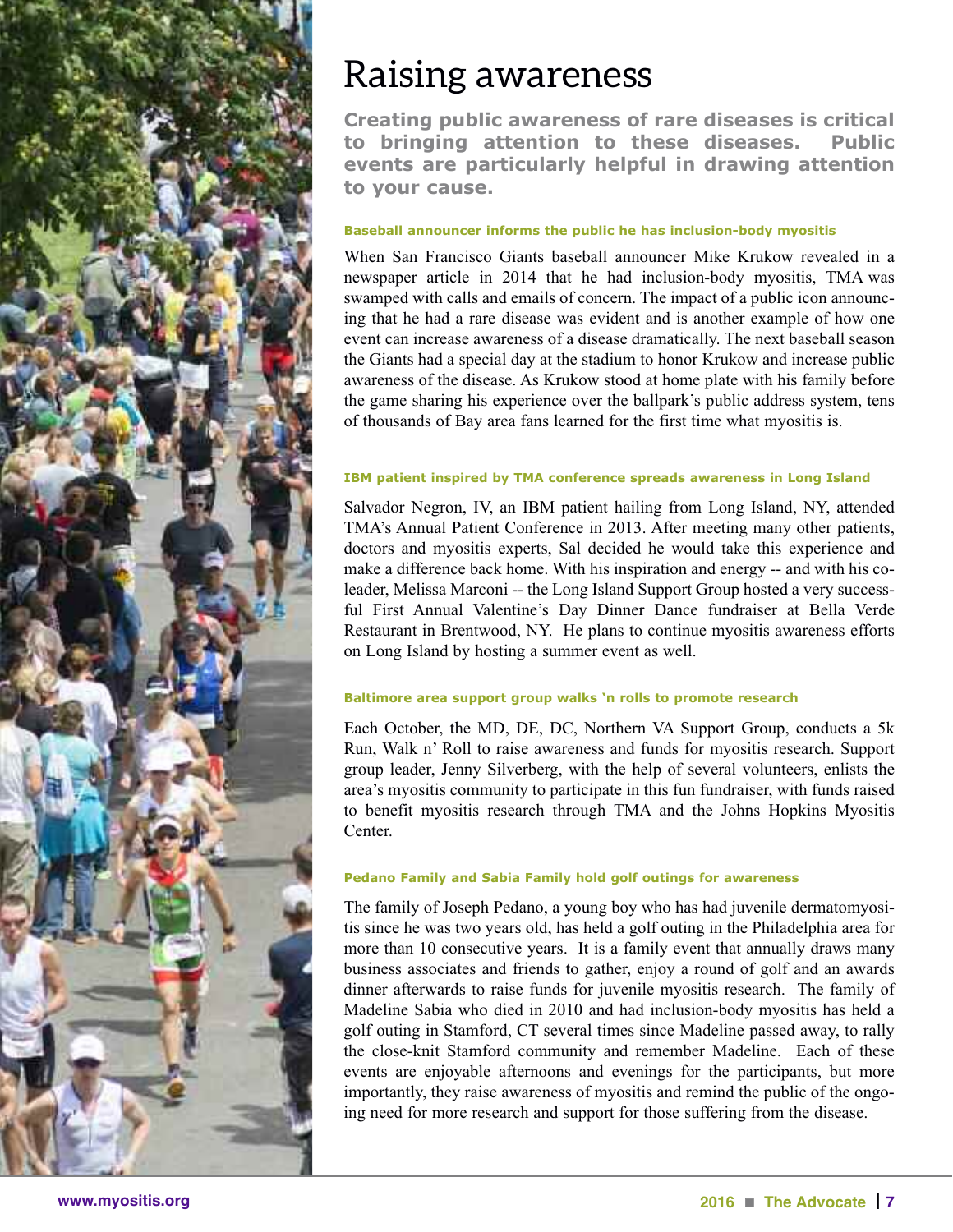### **Tools and tactics for raising awareness**

**The following is a listing of some of the many ways that myositis patients and families can seek publicity about myositis, whether for Myositis Awareness, a human interest story, or simply a support group meeting.**

#### **Getting attention**

While the plight of a small number of people with a rare disease doesn't appear to be earthshaking news, getting publicity for myositis-related events isn't that difficult, particularly if you live in a small town, a well-established suburb, or a rural area. You may be surprised to find television, radio and newspaper reporters are very interested in human interest features such as a person with a rare disease. Often, the way you present your story and the relationships you establish with reporters will be the key to success. The following pointers should help:

#### **Start small**

Think locally. Although TMA and its members have tried for years to draw the attention of national talk show hosts, your best bet for coverage is right in your own hometown. Editors and news directors like sources they can reach immediately as deadlines loom. In fact, many editors of even big-city newspapers and regional news shows pride themselves on their good local stories. Most media outlets

today have a way to submit a story idea online. And it's still possible in many towns and small cities to pick up the phone or drop into the newspaper office.

#### **look for alternatives**

Find the neighborhood or alternative newspapers and television shows that cover stories like yours. Find news shows that target a certain audience. For instance, a farmer with inclusion-body myositis was featured in a "Down on the Farm" episode on his local public television station that later was shown nationally. Hospitals today often have their own publications designed to draw support from local officials and patrons. Find out who produces the one published by your hospital and pitch your story. If you have an active support group, make sure the hospital includes it in its online or print listing of patient resources.

#### **don't overlook the obvious**

Radio and television stations need public service announcements to keep their licenses. They'll be able to turn your

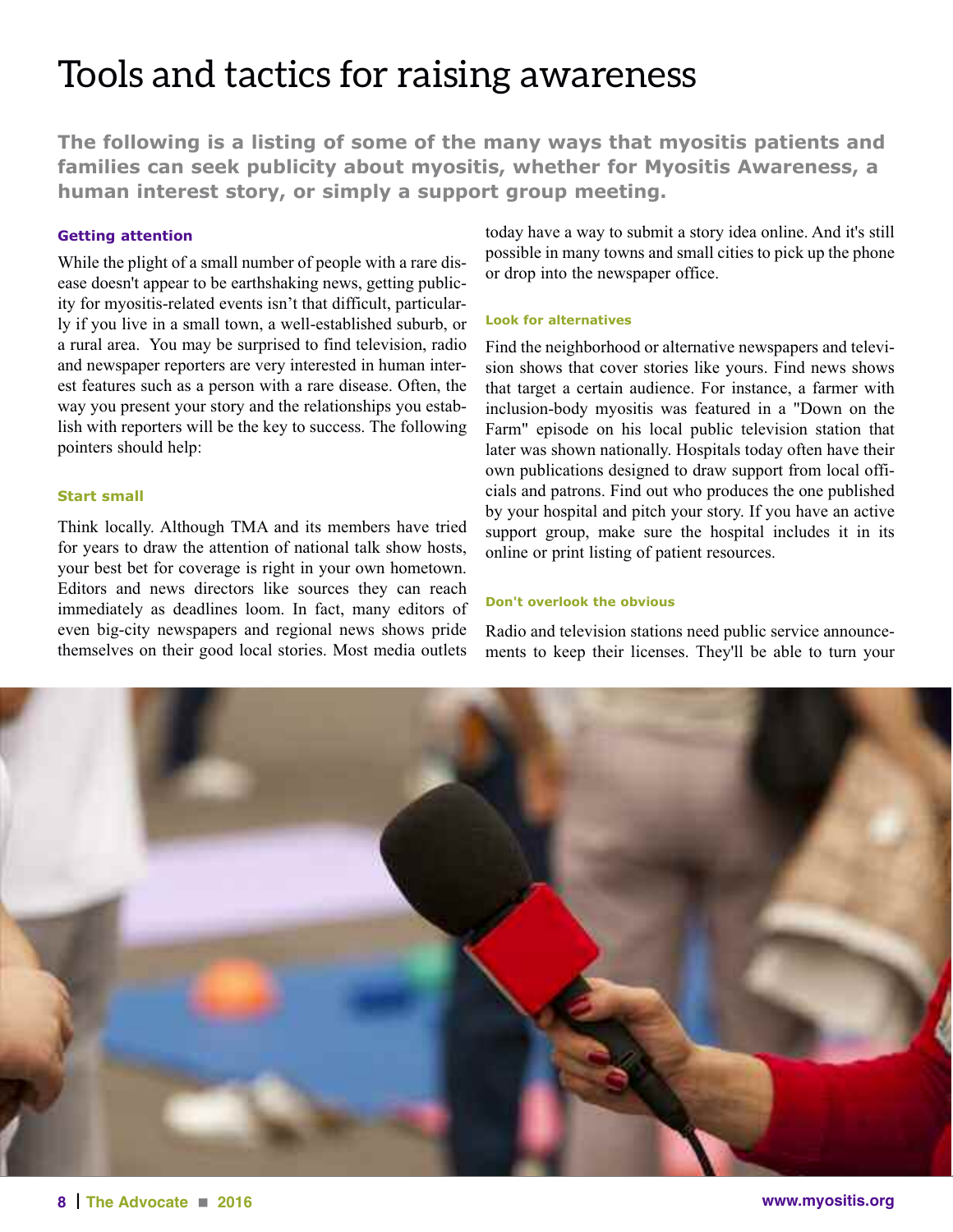news release into a short announcement. Ask them to interview you or other KIT support group members on the air for a longer story, or provide live coverage for your event.

#### **Use every opportunity for wider publicity**

When you're sponsoring a specific event, such as a myositis awareness walk, offer for you or others at the event to be interviewed for a story about your experience with myositis. Editors will want to explain what myositis is and how it affects people along with their coverage of the event.

#### **Work with reporters**

It's a good sign if an editor assigns a reporter to your story. It means that you've succeeded in catching the interest of a professional print or broadcast journalist. When the photographer or cameramen show up at your event, your best bet for coverage is to have something interesting visually as part of your event, and you should mention it in your news release.

 Often your best chance at publicity is through the reporter rather than the editor of the local news show or newspaper. Take a look at who does human interest and health stories. In many small cities, it's the weatherman on television, or a specially-designated feature writer on the newspaper staff. Approach that person as well as the editor.

#### **Prepare for media coverage**

If you are to be interviewed at an event, work to present your position or statement as early in the event as you are able, as the media is more likely to attend and cover the first part of the event. Keep your presentation brief. Limit your statement to three clear and concise points. Provide persuasive facts to assist participants to understand and remember your points. Practice your statement to ensure you are comfortable and convincing when sharing your points with a larger audience. Provide written copies of your statement to the media. If you are speaking spontaneously, have something more formal available so the media can add to your statement before it's aired. Sometimes the person with the most information gets the longest coverage.

#### **follow up**

Following up on your news release is important, but make sure you do it in a professional way. Don't send your release to more than one journalist at the same publication without letting each know. If there are rival newspapers or television stations in your area, it's okay to send them the same short news release, but don't arrange a news conference and invite them both, or work on the same kind of feature with two different newspapers. If two rivals become interested in your story as a result of your news release, be truthful about it and work with the reporters to find different angles. Don't flood media outlets with faxes or emails.

 If following up by phone, make sure it has not been too long since you sent out your news release. Should the journalist not recall receiving the release, ask if you can send it again. If leaving a phone message, make it short, nonaccusatory, and with all the appropriate details.

 Above all, try to form lasting relationships with your city media. They'll respect you if you submit timely calendar items, do your homework on longer features, provide interesting visuals, and tell them well ahead of time if you want live coverage. If you're disappointed in the response, do not call the publisher and advertisers to complain. Nothing alienates an editor more than questioning his or her news judgment. Continue to suggest newsworthy ideas, and you'll eventually get good results.

#### **Use social media**

Write a blog about your personal journey with myositis and share it on your social media accounts (Facebook, Twitter, Instagram, etc), tagging TMA and using hashtags below. In addition, read blogs written by others and share their blog on your social media.

 Ask any businesses that support you, especially one that may furnish the place where your support group meets, to post notices of your meeting on their social media channels. Contact local hospitals to post support group events on their online calendars and social media.

 Encourage friends, family members, and all support group members to follow TMA on Facebook and Twitter. Link your support group social media pages to TMA's.

 Share and re-tweet Myositis Awareness content in the month of May and throughout the year. You never know if your post will reach someone who hasn't yet heard of myositis or is struggling with symptoms and seeking a diagnosis. Myositis Awareness could help a new patient or family!

Facebook: facebook.com/Myositis | @myositis

Twitter: twitter.com/TheMyositisAssc | @TheMyositisAssc

Hashtags: #MyositisAwareness #MyMyositis #KnowMyositis

#### **Use TMA's website**

TMA sponsors several forums through its website as well as ways to directly post calendar events. Make sure to use these for your group's Myositis Awareness events as well as your regular meetings. Have an especially effective idea or interesting story? It may be of interest to TMA's membership, either through the support group network or TMA's quarterly newsletter, OutLook.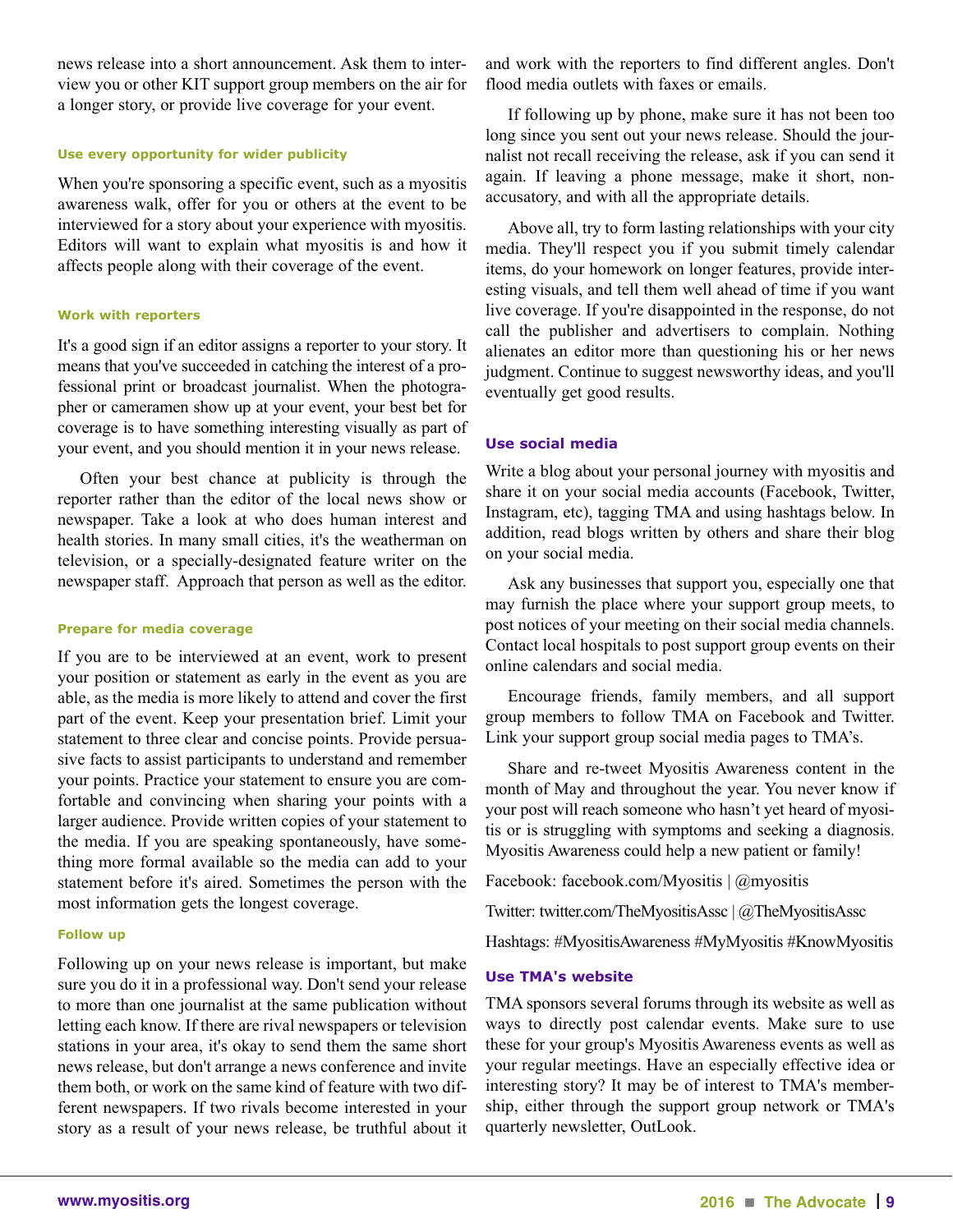### **Creative advocacy and awareness**

#### **visiting professors series**

Besides informally mentoring residents and medical students at their own institutions, TMA's medical advisors participate in TMA's "Visiting Professor Series," traveling to medical schools and academic health centers to educate residents and medical students about myositis. This series has been well-accepted in the medical community, with more than 30 medical schools requesting a TMA medical advisor to present at their institution.

#### **Strength in numbers**

One important way that patients, families and medical professionals can raise awareness is to spread the word about the public health significance of rare diseases. Since it's discouraging for myositis patients to remember the grim days of their own diagnostic delay (see page 2), it's understandable that they may want to put the whole problem behind them. But everyone familiar with myositis has a role to play, and some of the following facts may help:

n **Rare diseases are 1 in 10.** Anyone who has mentioned that to friends can expect a surprised reaction. Ten percent of Americans have rare diseases? There's good reason to think that most family doctors would be just as surprised. Understandably, doctors-in-training are taught to focus their diag-



#### **racing for myositis?**

A few years ago, TMA asked several horse farms in Kentucky to include the word "myositis" in the names of racehorses to bring attention to our disease. Airdrie Stud's owner, Governor Brereton Jones, readily offered to help and included the word "myositis" in the names of three of his horses - Stop Myositis, Myositis Survivor, and Myositis Dan. Although none of them made it to the Kentucky Derby, each has drawn attention to our rare disease. Racing fans at the racetrack and at home watching on TV or on their computer heard the word myositis several times during each race. It is estimated that nearly 10 million people in the U.S. heard or read the word myositis mentioned when they were racing!

nostic efforts on common diseases rather than rare ones. The medical school adage, "When you hear hoof beats, think horses, not zebras", makes sense unless you are a zebra.

■ **The numbers add up.** It's the size of the problem that seems to escape public notice. The National Organization for Rare Disorders (NORD) tells us that the number of people with rare disease is roughly the same as the number with asthma. There are almost 30 million of us — one on every crowded elevator, four on every full bus. We are roughly equal to the population of Canada.There are six times as many rare disease patients as there are patients with Alzheimer's. For every person with HIV or AIDS, there are 30 people with a rare disease, but this is the most telling statistic by far: rare disease patients outnumber can-

cer patients 2 to 1.There are so many rare disease patients that the average doctor sees at least two to three on every working day. They are as common as diabetics.

**What you can do.** We've explained throughout this special advocacy newsletter about ways to raise awareness of myositis among policymakers and the community at large. The most effective single way, however, for you to make a difference, is to help TMA reach every myositis patient. Share our posts on Facebook, talk about us in your visits to your family doctor and specialists, leave materials every place that undiagnosed or new patients might be found, and publicize your support group as widely as possible in your community. With every myositis patient on board, we will truly make a difference. For more ideas or materials, always feel free to email TMA at tma@myositis.org.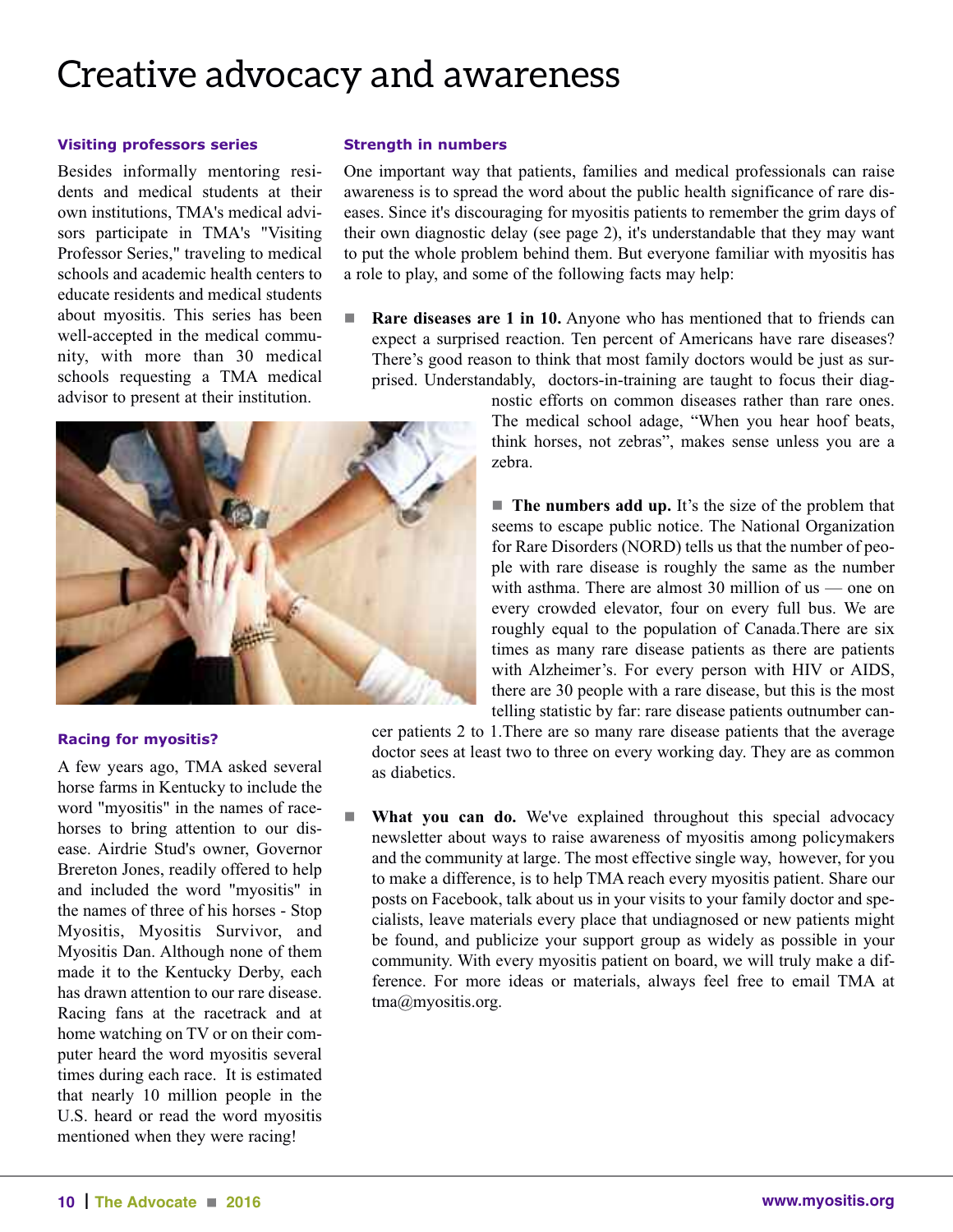### **Educate**



#### **Start here**

Ready to start educating your community, local and national policymakers and health professional organizations about myositis? Don't forget to check TMA's website for resources before you begin.

Go to www.myositis.org for materials, including:

- n Myositis 101. Help new patients, family physicians, caregivers and the community-at-large to learn the facts about a complicated and poorly-understood disease. TMA has published an introductory brochure that will help your audience understand the symptoms, treatment and complications of myositis. For your free copy, or to arrange for more than one copy for an awareness campaign, email TMA@myositis.org or call 1-800-821-7356.
- n Myositis: A Physician's Guide to the Inflammatory Myopathies. This guide, written and reviewed by international myositis experts, contains up-to-date information on diagnosing and treating all forms of myositis. For free copies, email TMA@myositis.org or call 1-800-821-7356.
- n Advancing the World's Understanding of Myositis. TMA's research program has approved nearly 50 grants and fellowships, totaling over \$5 million, since TMA began funding research in 2002. Review a copy online at www.myositis.org under "Research" or to receive a free copy, email TMA@myositis.org or call 1-800-821-7356.

#### **Become a card-carrying myositis advocate**

TMA now offers members a convenient way to educate friends and associates about myositis with personalized information cards you can use in the same manner as you would a business card.

 The front side of the card displays your name, phone number and email address along with contact information for TMA. The reverse side has a brief, plain language description of either DM, PM, or IBM. You select which disease description you want. These cards can be used as an informal business card that also directs people to the TMA website, where they can learn more about myositis.



 A UPS Store in Gainesville, GA produces these cards for TMA. For \$25 you will receive 100 personalized information cards. Shipping is included in the \$25 price. To order your custom cards, contact UPS by email at store6134@theupsstore.com or call 770-297-9944.

"Never doubt that a small group of thoughtful, committed citizens can change the world. Indeed, it's the only thing that ever has." —Margaret Mead